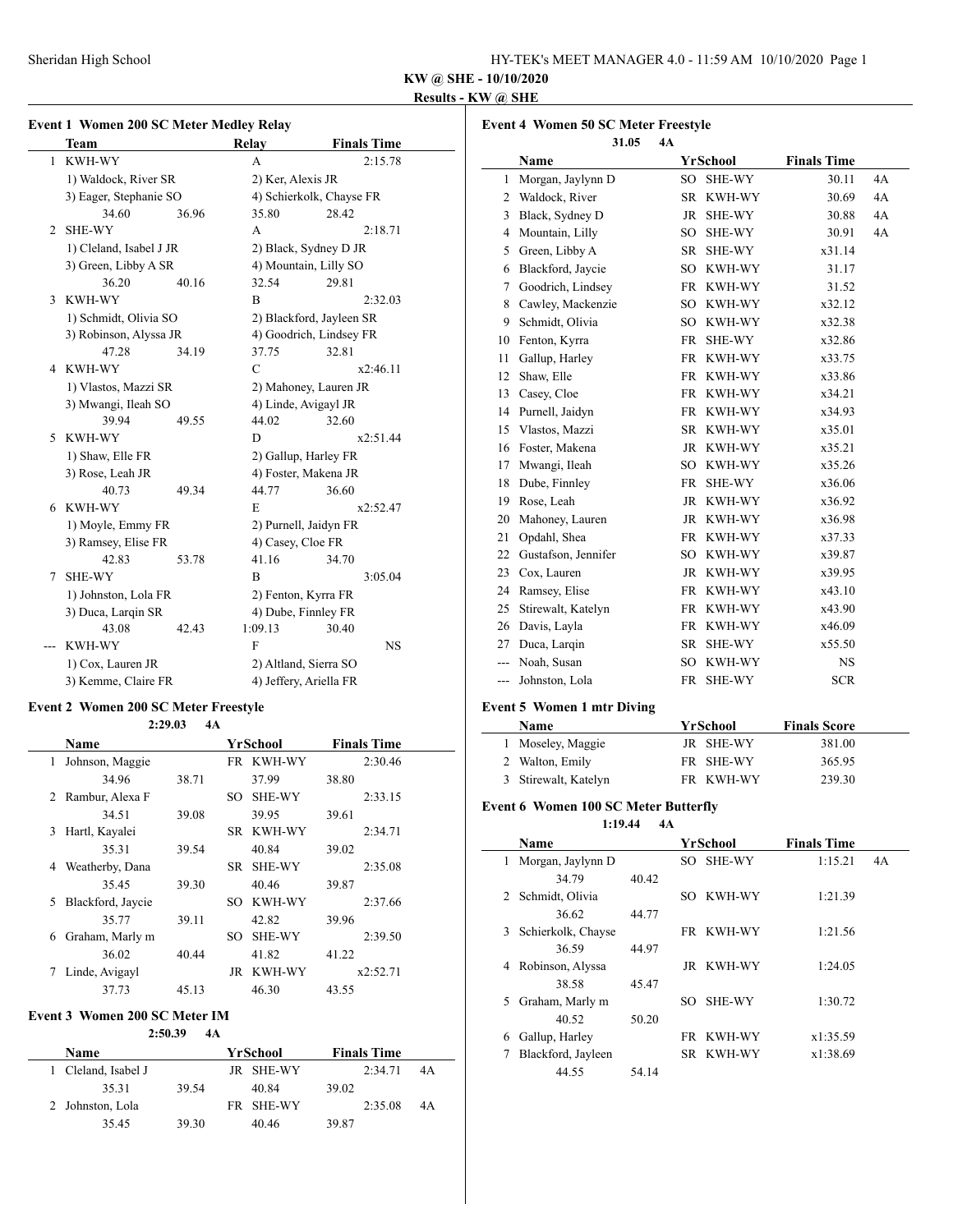**KW @ SHE - 10/10/2020**

**Results - KW @ SHE**

### **Event 7 Women 100 SC Meter Freestyle**

|    |                        | 4A<br>1:07.83 |           |                    |    |
|----|------------------------|---------------|-----------|--------------------|----|
|    | Name                   |               | YrSchool  | <b>Finals Time</b> |    |
|    | 1 Johnson, Maggie      |               | FR KWH-WY | 1:07.37            | 4A |
|    | 32.06                  | 35.31         |           |                    |    |
|    | 2 Green, Libby A       |               | SR SHE-WY | 1:11.15            |    |
|    | 33.84                  | 37.31         |           |                    |    |
|    | 3 Ker, Alexis          |               | JR KWH-WY | 1:13.46            |    |
|    | 34.45                  | 39.01         |           |                    |    |
|    | 4 Fenton, Kyrra        |               | FR SHE-WY | 1:14.28            |    |
|    | 35.89                  | 38.39         |           |                    |    |
| 5  | Casey, Cloe            |               | FR KWH-WY | 1:16.22            |    |
|    | 36.29                  | 39.93         |           |                    |    |
|    | 6 Jeffery, Ariella     |               | FR KWH-WY | x1:17.48           |    |
|    | 36.30                  | 41.18         |           |                    |    |
| 7  | Dube, Finnley          |               | FR SHE-WY | 1:18.99            |    |
|    | 37.54                  | 41.45         |           |                    |    |
|    | 8 Purnell, Jaidyn      |               | FR KWH-WY | x1:20.92           |    |
|    | 38.62                  | 42.30         |           |                    |    |
|    | 9 Opdahl, Shea         |               | FR KWH-WY | x1:25.28           |    |
|    | 39.94                  | 45.34         |           |                    |    |
|    | 10 Rose, Leah          |               | JR KWH-WY | x1:25.52           |    |
|    | 41.43                  | 44.09         |           |                    |    |
|    | 11 Gustafson, Jennifer |               | SO KWH-WY | x1:32.75           |    |
|    | 44.06                  | 48.69         |           |                    |    |
|    | 12 Schwarzrock, Emma   |               | FR KWH-WY | x1:37.73           |    |
|    | 48.40                  | 49.33         |           |                    |    |
| 13 | Duca, Larqin           |               | SR SHE-WY | x2:32.08           |    |
|    | 1:13.05                | 1:19.03       |           |                    |    |

# **Event 8 Women 400 SC Meter Freestyle**

**5:24.56 4A**

|   | Name               |         |     | YrSchool  | <b>Finals Time</b> |    |
|---|--------------------|---------|-----|-----------|--------------------|----|
| 1 | Schierkolk, Chayse |         |     | FR KWH-WY | 5:20.97            | 4A |
|   | 36.09              | 39.91   |     | 41.63     | 41.20              |    |
|   | 41.42              | 42.16   |     | 41.39     | 37.17              |    |
|   | 2 Vlastos, Mazzi   |         |     | SR KWH-WY | 5:21.97            | 4A |
|   | 36.13              | 39.69   |     | 40.96     | 41.15              |    |
|   | 41.80              | 41.92   |     | 41.19     | 39.13              |    |
|   | 3 Weatherby, Dana  |         |     | SR SHE-WY | 5:27.34            |    |
|   | 36.89              | 40.89   |     | 41.74     | 42.12              |    |
|   | 41.77              | 41.82   |     | 41.87     | 40.24              |    |
|   | 4 Waldock, River   |         |     | SR KWH-WY | 5:29.52            |    |
|   | 35.56              | 4:53.96 |     |           |                    |    |
| 5 | Shaw, Elle         |         |     | FR KWH-WY | x5:42.25           |    |
|   | 37.98              | 42.25   |     | 44.79     | 45.58              |    |
|   | 44.18              | 44.10   |     | 43.47     | 39.90              |    |
| 6 | Eager, Stephanie   |         | SO. | KWH-WY    | x5:56.35           |    |
|   | 39.27              | 44.47   |     | 45.73     | 46.12              |    |
|   | 45.86              | 45.85   |     | 44.84     | 44.21              |    |
| 7 | Linde, Avigayl     |         |     | JR KWH-WY | x5:57.19           |    |
|   | 37.92              | 43.41   |     | 45.44     | 46.70              |    |
|   | 46.69              | 46.83   |     | 46.76     | 43.44              |    |
| 8 | Goodrich, Lindsey  |         |     | FR KWH-WY | x5:57.25           |    |
|   | 36.87              | 40.62   |     | 42.45     | 43.67              |    |
|   | 43.51              | 42.39   |     | 43.02     | 1:04.72            |    |
|   |                    |         |     |           |                    |    |

| 9   | Blackford, Jayleen  |       | SR KWH-WY | x6:01.72 |
|-----|---------------------|-------|-----------|----------|
|     | 38.99               | 45.13 | 46.62     | 47.02    |
|     | 47.45               | 46.62 | 45.67     | 44.22    |
|     | 10 Robinson, Alyssa |       | JR KWH-WY | x6:10.59 |
|     | 38.19               | 44.60 | 46.97     | 48.18    |
|     | 48.50               | 48.68 | 48.30     | 47.17    |
| 11. | Foster, Makena      |       | JR KWH-WY | x6:26.30 |
|     | 39.04               | 45.46 | 48.68     | 50.50    |
|     | 50.71               | 51.54 | 52.01     | 48.36    |

#### **Event 9 Women 200 SC Meter Freestyle Relay**

|                | Team                        |       | <b>Relay</b>                 | <b>Finals Time</b> |  |
|----------------|-----------------------------|-------|------------------------------|--------------------|--|
| 1              | <b>SHE-WY</b>               |       | A                            | 2:03.36            |  |
|                | 1) Cleland, Isabel J JR     |       | 2) Morgan, Jaylynn D SO      |                    |  |
|                | 3) Mountain, Lilly SO       |       | 4) Weatherby, Dana SR        |                    |  |
|                | 30.53                       | 29.82 | 30.65                        | 32.36              |  |
| $\overline{c}$ | KWH-WY                      |       | A                            | 2:05.54            |  |
|                | 1) Blackford, Jaycie SO     |       | 2) Noah, Susan SO            |                    |  |
|                | 3) Johnson, Maggie FR       |       | 4) Hartl, Kayalei SR         |                    |  |
|                | 31.93                       | 32.51 | 31.09                        | 30.01              |  |
| 3              | <b>SHE-WY</b>               |       | B                            | 2:11.81            |  |
|                | 1) Rambur, Alexa F SO       |       | 2) Fenton, Kyrra FR          |                    |  |
|                | 3) Johnston, Lola FR        |       | 4) Graham, Marly m SO        |                    |  |
|                | 31.59                       | 32.87 | 34.29                        | 33.06              |  |
| 4              | KWH-WY                      |       | B                            | 2:13.28            |  |
|                | 1) Ker, Alexis JR           |       | 2) Cawley, Mackenzie SO      |                    |  |
|                | 3) Schmidt, Olivia SO       |       | 4) Goodrich, Lindsey FR      |                    |  |
|                | 33.23                       | 33.99 | 34.52                        | 31.54              |  |
| 5              | KWH-WY                      |       | D                            | x2:26.63           |  |
|                | 1) Gallup, Harley FR        |       | 2) Altland, Sierra SO        |                    |  |
|                | 3) Jeffery, Ariella FR      |       | 4) Casey, Cloe FR            |                    |  |
|                | 35.29                       | 38.22 | 40.14                        | 32.98              |  |
| 6              | KWH-WY                      |       | $\mathcal{C}$                | x2:26.80           |  |
|                | 1) Foster, Makena JR        |       | 2) Mahoney, Lauren JR        |                    |  |
|                | 3) Purnell, Jaidyn FR       |       | 4) Linde, Avigayl JR         |                    |  |
|                | 36.03                       | 37.74 | 37.28                        | 35.75              |  |
| 7              | KWH-WY                      |       | E                            | x2:39.35           |  |
|                | 1) Rose, Leah JR            |       | 2) Moyle, Emmy FR            |                    |  |
|                | 3) Opdahl, Shea FR<br>39.49 | 40.02 | 4) Mwangi, Ileah SO<br>42.18 | 37.66              |  |
|                | KWH-WY                      |       | F                            | <b>NS</b>          |  |
|                |                             |       | 2) Cox, Lauren JR            |                    |  |
|                | 1) Gustafson, Jennifer SO   |       |                              |                    |  |

# **Event 10 Women 100 SC Meter Backstroke**

 $\frac{1}{1-\frac{1}{2}}\left( \frac{1}{2}\right) ^{2}+\frac{1}{2}\left( \frac{1}{2}\right) ^{2}+\frac{1}{2}\left( \frac{1}{2}\right) ^{2}+\frac{1}{2}\left( \frac{1}{2}\right) ^{2}+\frac{1}{2}\left( \frac{1}{2}\right) ^{2}+\frac{1}{2}\left( \frac{1}{2}\right) ^{2}+\frac{1}{2}\left( \frac{1}{2}\right) ^{2}+\frac{1}{2}\left( \frac{1}{2}\right) ^{2}+\frac{1}{2}\left( \frac{1}{2}\right) ^{2}+\frac{1}{2}\left( \frac{1}{2$ 

**1:16.66 4A**

|   | Name              |         |     | YrSchool  | <b>Finals Time</b> |  |
|---|-------------------|---------|-----|-----------|--------------------|--|
| 1 | Mountain, Lilly   |         |     | SO SHE-WY | 1:22.53            |  |
|   | 39.31             | 43.22   |     |           |                    |  |
| 2 | Cawley, Mackenzie |         |     | SO KWH-WY | 1:23.46            |  |
| 3 | Rambur, Alexa F   |         |     | SO SHE-WY | 1:24.73            |  |
|   | 40.61             | 44.12   |     |           |                    |  |
| 4 | Moyle, Emmy       |         |     | FR KWH-WY | 1:33.40            |  |
|   | 45.23             | 48.17   |     |           |                    |  |
| 5 | Jeffery, Ariella  |         | FR. | KWH-WY    | 1:35.55            |  |
| 6 | Cox, Lauren       |         |     | JR KWH-WY | x1:45.37           |  |
|   | 50.36             | 55.01   |     |           |                    |  |
|   | Davis, Layla      |         |     | FR KWH-WY | x1:55.60           |  |
|   | 52.65             | 1:02.95 |     |           |                    |  |